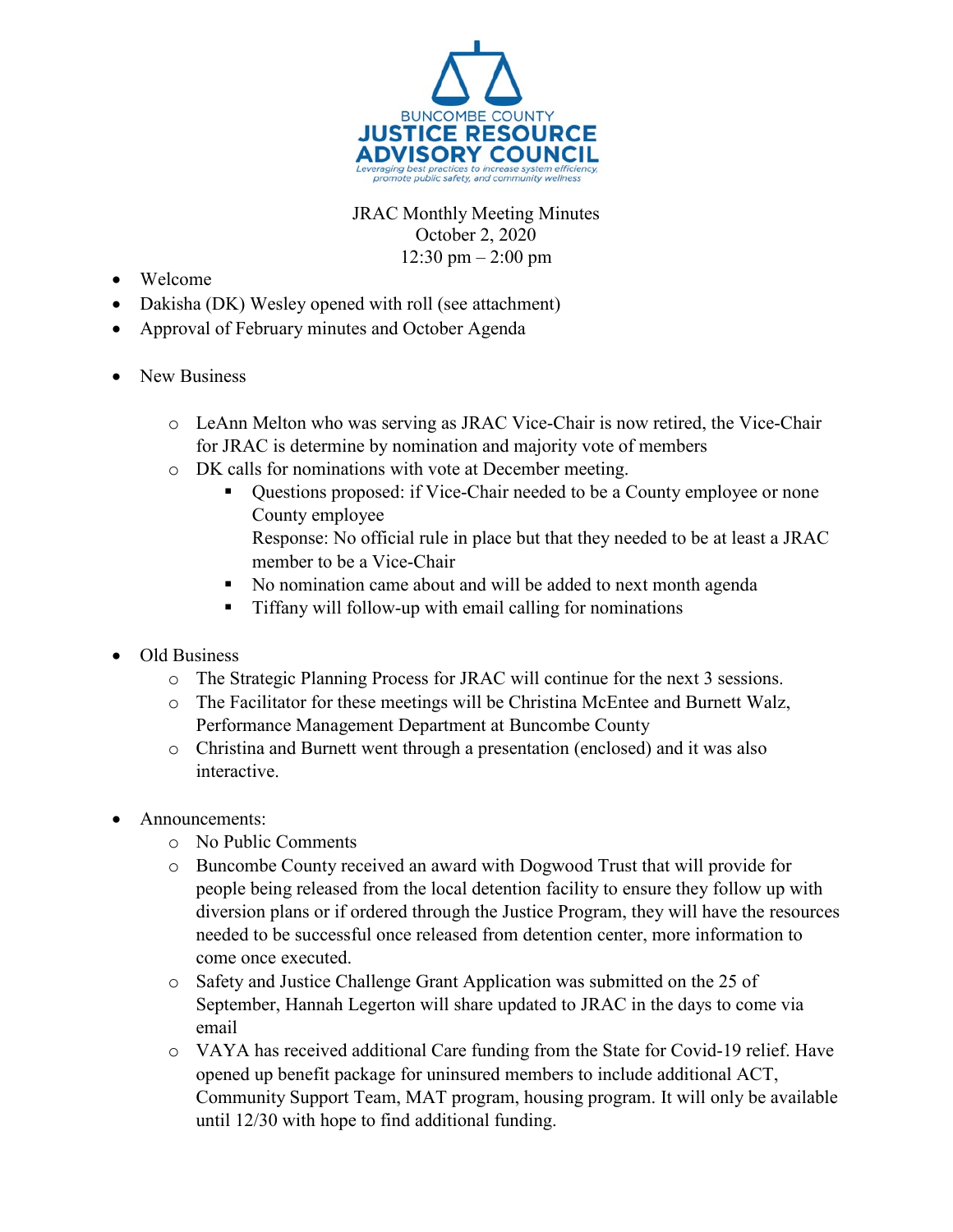

- o Buncombe County has new revenue streams to include CARES Act and other Covid-19 response funding. If individuals need access to housing program call Buncombe County HHS 250-5500 to apply for emergency financial assistance
- Adjourned

*Next meeting: December 4, 2020 at 12:30 pm, Zoom Link. Executive Committee will advise on date.*